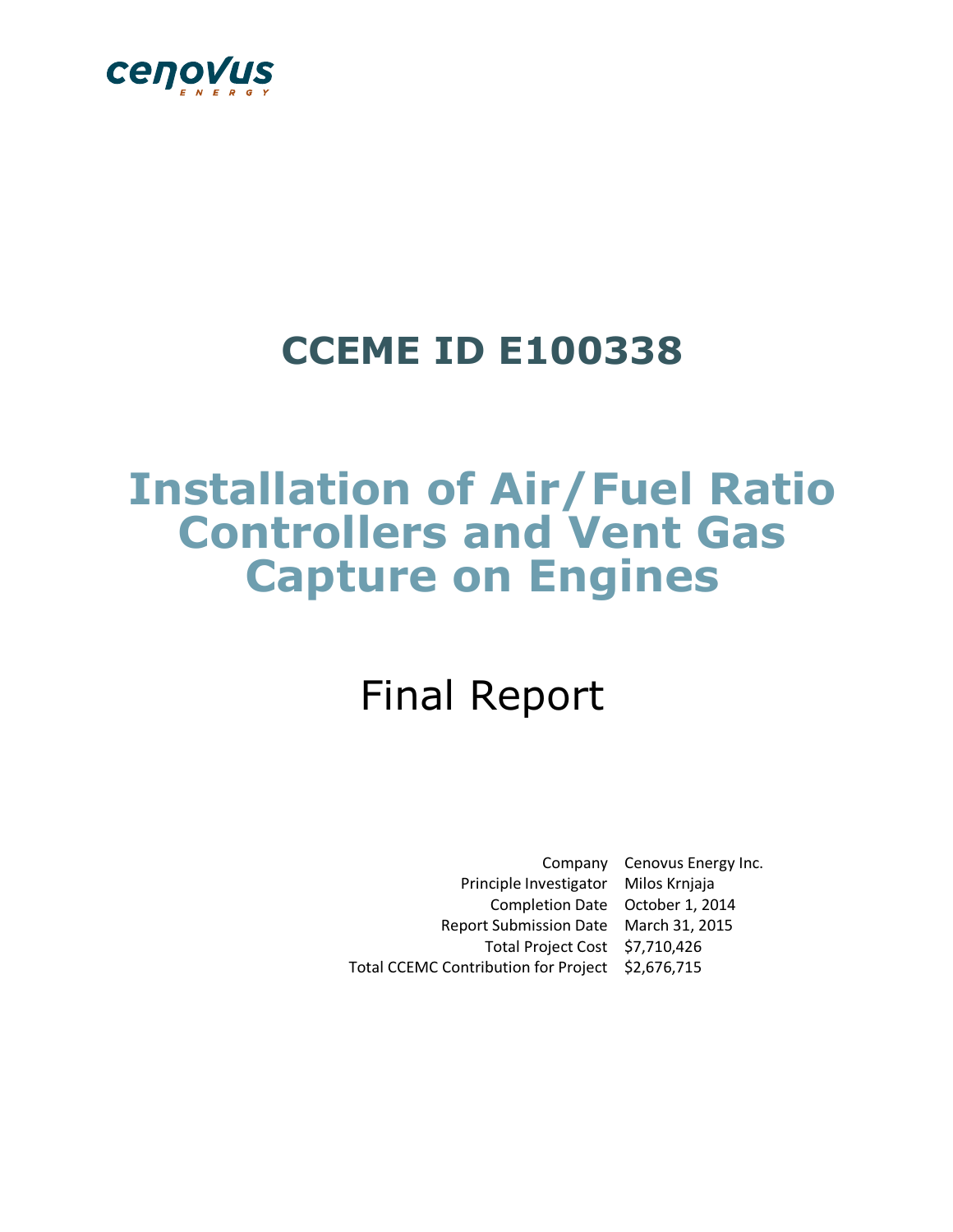

## **Table of Contents**

## **Table Of Figures**

## **Table of Tables**

| Table 4: REMVue® AFR and Slipstream® Offset Credits and Anticipated Future reductions 12 |  |
|------------------------------------------------------------------------------------------|--|
|                                                                                          |  |

#### Disclaimer

CCEMC makes no warranty, express or implied, nor assume any legal liability or responsibility for the accuracy, completeness , or usefulness of any information contained in this publication, nor that use thereof does not infringe on privately owned rights. The views and opinions of the author expressed herein do not necessarily reflect those of CCEMC. The directors, officers, employees, agent and consultants of CCEMC are exempted, excluded and absolved from all liability for damage or injury, howsoever caused, to any person in connection with or arising out of the use by that person for any purpose of this publication or its contents.

This report contains forward-looking information prepared solely for the purposes of providing information about technology used by Cenovus Energy Inc. and is not intended to be relied upon for the purpose of making investment decisions, including without limitation, to purchase, hold or sell any securities of Cenovus Energy Inc. The information provided in this report about technology used by Cenovus Energy Inc. are estimates only and future vent rates or run times may vary. Readers are cautioned not to place undue reliance on forward‐looking information as our actual results may differ materially from those expressed or implied. Additional information regarding Cenovus Energy Inc. is available at cenovus.com.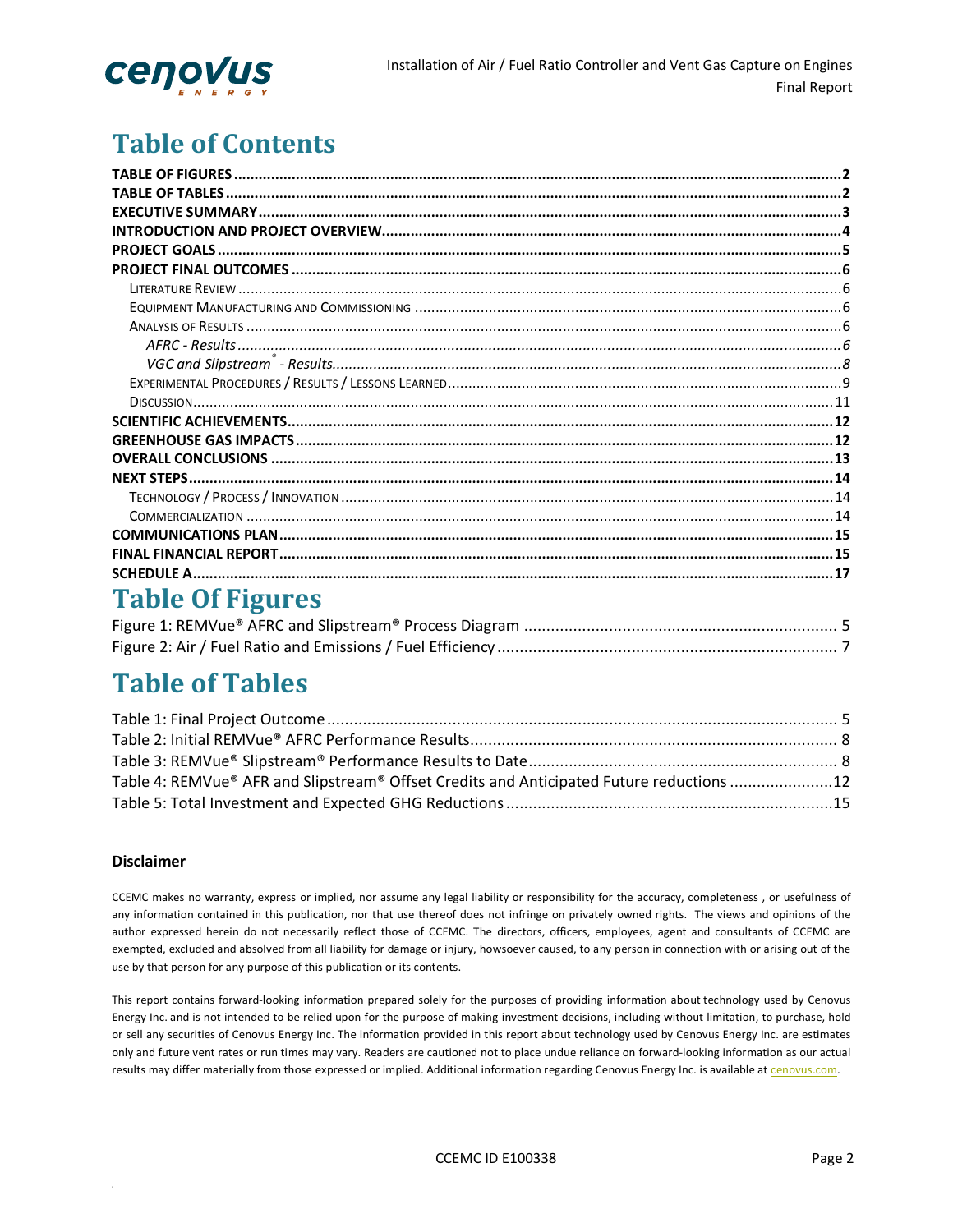

### **Executive Summary**

Cenovus Energy Inc. (Cenovus) with the assistance of the CCEMC participated in a project to reduce fuel usage and vented emissions of natural gas from engine driven gas compression facilities within Alberta. The project involved installing REMVue® computerized air/fuel ratio controllers onto 11 engines and 28 Slipstream® vent gas capture controllers tying in over 220 vent sources into engines and being used to offset fuel. The project cost \$7.71 million with CCEMC funding of \$2.68 million. As a result, Cenovus reduced greenhouse gases (GHG) emissions by an approximate 174,700 tonnes  $CO<sub>2</sub>$  equivalent CO2e over the estimated 10-year life of this project. The cost ratio is projected to \$28.81 per tonne CO2e reduced. Depending on vent rates and the opportunity to install this technology upfront versus in‐field retrofit costs has the potential to be below \$15/tonne. These results are immediate on installation, verifiable, and sustainable reductions in fuel gas combustion ( $CO<sub>2</sub>$  emissions) and methane emissions that have a global warming potential of 25 ( $CO<sub>2</sub>e$ ).

The Cenovus installation of air/fuel ratio controllers (AFRC) and vent gas capture (Slipstream®) on engines project had mixed results. The AFRC results were better than anticipated and by using a site specific audit, the results can be estimated with fairly good certainty for what the energy efficiency / GHG benefits will become. The richer the base case situation the greater the potential savings and GHG reductions.

The Slipstream® portion of the project had other challenges. The Slipstream® system performed better than expected with minimal operational issues. Issues with respect to engine operation or reliability were more of a concern with adjusting set points or having operations staff get comfortable with the technology. The challenge with the Slipstream® was regarding the size and quality of the vent sources and how to economically capture them. Different vent sources have different characteristics and they responded differently to back pressure. Below are a few important aspects that need to be considered when evaluating AFRC and Slipstream® on engines projects:

- 1. If the engine chosen for AFRC is a rich burn engine, there are energy efficiency gains to be made in the rich to lean conversion.
- 2. If the engine chosen for AFRC is a lean burn engine, there are zero to minimal efficiency gains to be made.
- 3. The Slipstream® should be able to manage the incoming gas automatically with no changes to how an operator manages regular operation of the engine. However it does take time for operations staff to learn the system and get comfortable with the technology.
- 4. It is challenging to economically capture vents to bring into the Slipstream®. Ideal projects have vent sources near the Slipstream® or have an economic means to transport the vent to the Slipstream®.
- 5. Vent quality, rate and characteristics are unique to each facility and source and time should be taken to better understand them to feel more confident about expected project results.
- 6. Engine and compressor upgrades can add up costs significantly. It's important to consider those costs when considering the project economics.
- 7. Offset credits greatly benefit the project economics and can be achieved however it comes with greater administrative burden and record keeping.

The Slipstream® technology was shown to be "as advertised" with the issues around the cost of capturing and delivering the vents to the Slipstream® as well as better understanding the vent quality and characteristic.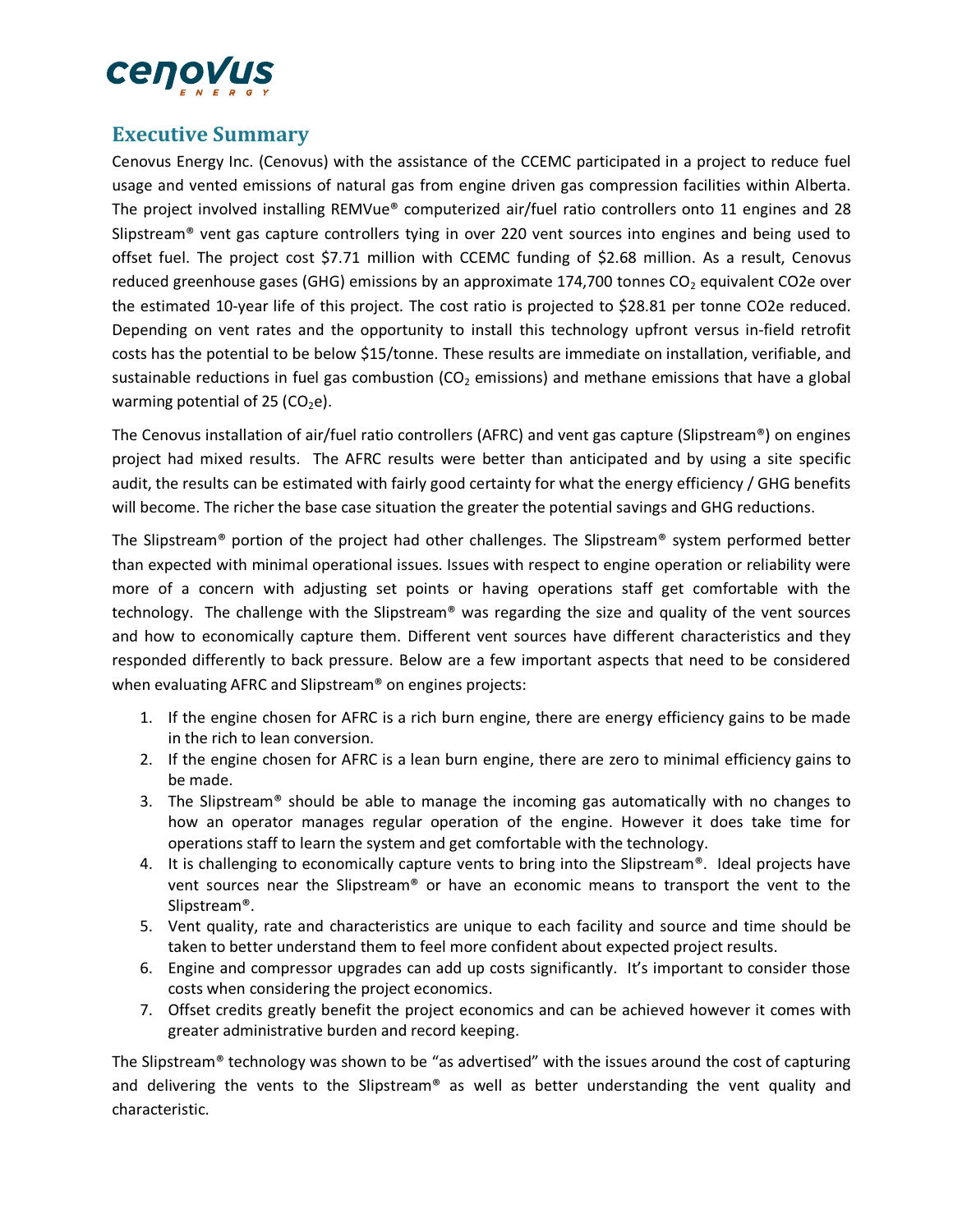

## **Introduction and Project Overview**

Cenovus with the assistance of the CCEMC participated in a project to reduce fuel usage and vented emissions of natural gas from engine driven gas compression facilities within Alberta. The project involved installing REMVue® computerized air/fuel ratio controllers onto 11 engines and 28 Slipstream® vent gas recovery controllers tying in over 220 vent sources into engines and being used as fuel. For the purpose of this report the following terminology is used:

- 1. AFRC air / fuel ratio controller on an engine.
- 2. VGC vent gas capture, also described as the system of vent sources and network of piping tying in all the various vents towards an engine air intake.
- 3. Slipstream<sup>®</sup> controller, instrumentation and valve train that controls the amount of vent gas going into the engine air intake. The VGC and Slipstream® combination is often referred to as Slipstream® in this report.

The scope of the work included the installation of REMVue® AFRC on specific stationary engines (if an AFRC was not already present), plus a VGC and Slipstream® at various facilities. For Slipstream® to work, it must have an AFRC on at least one engine. One Slipstream® controller can handle multiple vent sources. Some of the sites modified already had AFRC installed and therefore just needed the Slipstream® and VGC installed.

In general, the REMVue® AFRC system modifies the engine controls and provides a rapid response control system that provides the proper amount of fuel for the combustion air taken in by the engine depending on engine tuning. load, process gas operating conditions and ambient air conditions. The net effect of the upgrade is an increase in fuel efficiency for the same amount of torque. Additionally, it reduced NOx, N2O and carbon monoxide, all of which contribute to reduced greenhouse gases.

The VGC and Slipstream® system allows the gathering of low pressure vented gases from a number of compressors or other sources and using that as fuel. The primary vent source for this project was compressor packing vents. Typically packing leaks on sliprods and/or seals on rotating shafts are captured and vented to atmosphere. With VGC and Slipstream®, gases are collected and inserted into the fuel system on an engine controlled by a AFRC system. The AFRC makes the necessary adjustments to account for the additional fuel as the volumes may be variable. Because these vented compressor gases are typically methane rich, recovering small volumes can result in large CO2e emission reductions. The sites chosen for this project had engines that can use the REMVue AFRC system, or have an existing AFRC. These were typically the Waukesha, White Superior and Caterpillar 3500 series engines larger than 600 Bhp. Then sites that had various vent sources that could be economically VGC'd to the Slipstream® engine.

Figure 1 shows a simplified process how a REMVue® AFRC manages a Slipstream® on a generic 6 cylinder natural gas driven turbo charged engine. It is important to note the metering and valving on the green fuel lines, as well as the waste gate, pressure, temperature transmitters and the REMVue® computerized control panel which operates, manages and controls the system. These distinguish a REMVue AFRC or Slipstream system from typical units.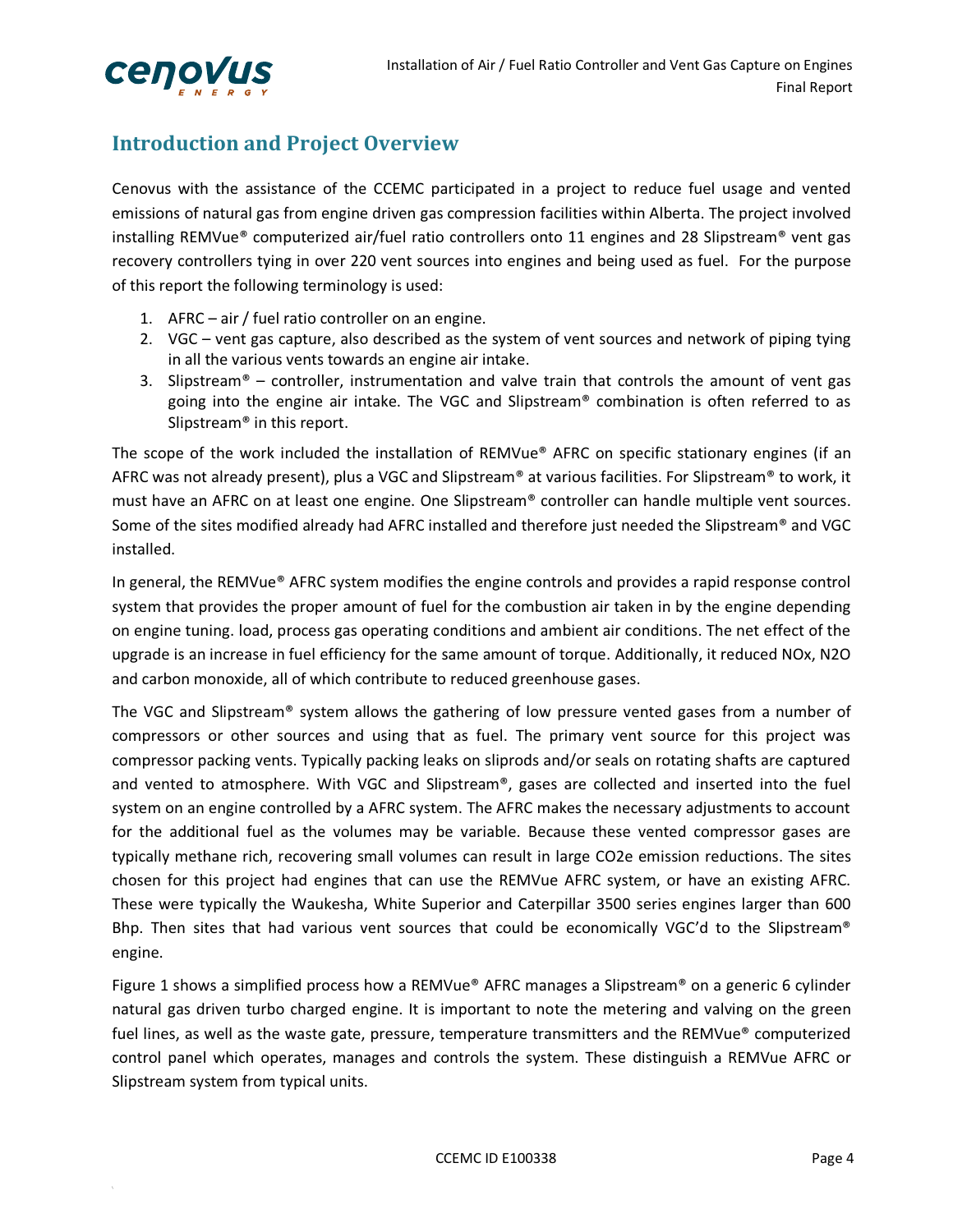



Figure 1: REMVue**®** AFRC and Slipstream**®** Process Diagram (Courtesy of Power Ignition and Controls a division of Spartan Controls, 2014)

## **Project Goals**

Project goals for the installation of AFRC and VGC on engines project were dependant on meeting various milestones and project objectives and proceeding forward (shown in more detail in Schedule A). The main deliverable was installing VGC and Slipstream® on a certain number of facilities. As the project progressed with time as more learnings were accumulated from previous installations and more facility information was acquired the number of facilities decreased.

|                                            | Initial  | 01-2012  | 07-2012  | 01-2013  | 07-2013  |       |
|--------------------------------------------|----------|----------|----------|----------|----------|-------|
| Table 1: Final Project Outcome             | Estimate | Forecast | Forecast | Forecast | Forecast | Final |
| # of Facilities                            | 37       | 33       | 33       | 33       | 28       | 28    |
| # of REMVue® AFRC Upgrade Installations    | 29       | 20       | 11       | 12       | 11       |       |
| # of Slipstream <sup>®</sup> Installations | 37       | 33       | 33       | 33       | 28       | 28    |

Table 1 shows how the number of facilities for REMVue® AFRC and Slipstream® installations decreased with time. Reasons for the decline were mainly site conditions not being as expected or installation costs being greater than initially expected. The main factors were site layouts which didn't allow for all the economic piping of vent sources. For example, if there were no pipe racks between venting sources or if production declines meant compressor units (venting sources) were being shutdown.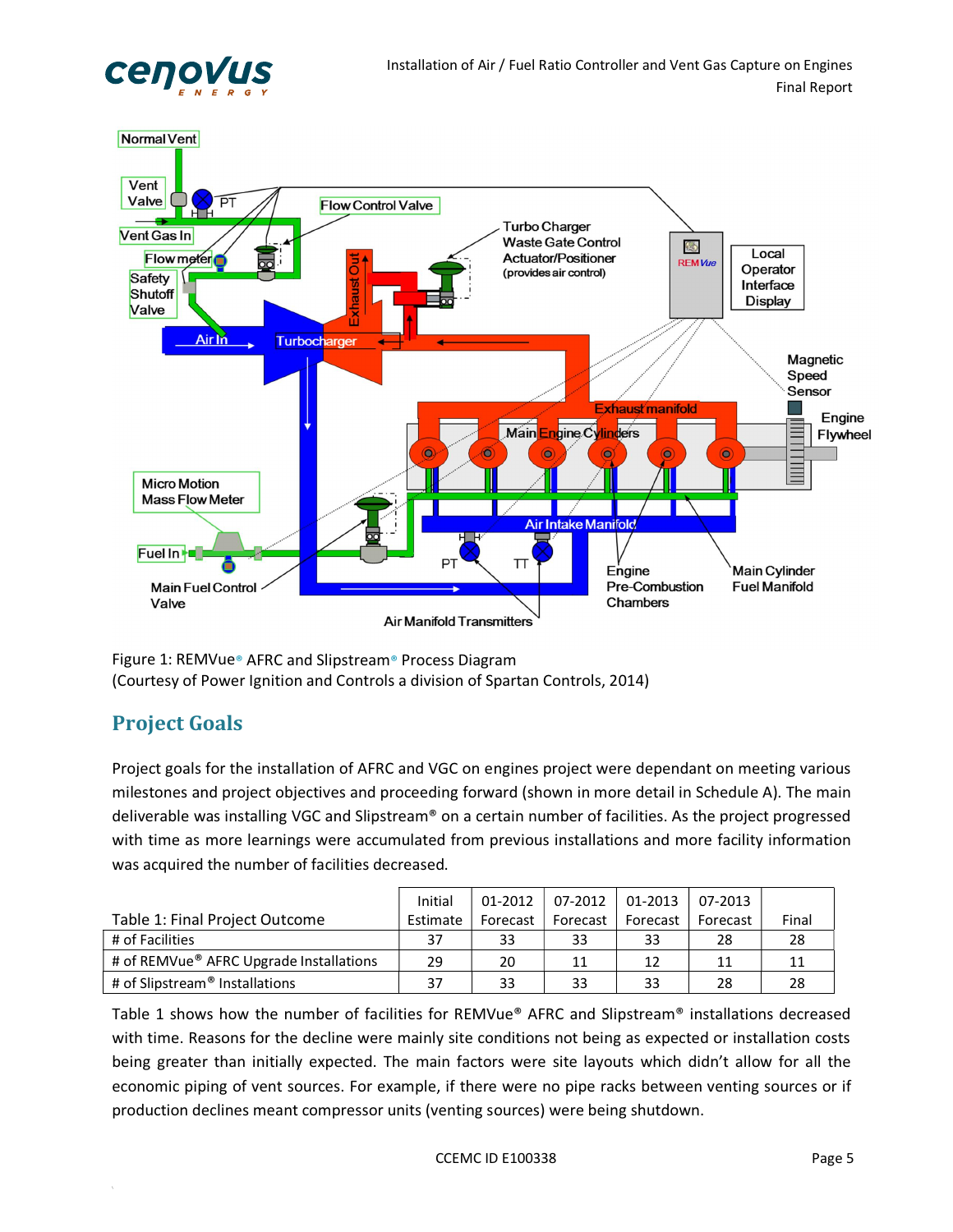

## **Project Final Outcomes**

Project final outcomes for the AFRC and Slipstream® project can be viewed as a whole or into their parts (AFRC and Slipstream®). For the performance analysis of this report, we will focus on AFRC and Slipstream<sup>®</sup> separately and for the financial analysis we will focus on the project as a whole per facility. The outcomes and results will be discussed in further detail below in the *Analysis of Results*, *Greenhouse Gas Impacts* and *Final Financial Reports* sections.

#### **Literature Review**

REMVue® AFRC and Slipstream® are "off-the-shelf" technologies from Power Ignition and Controls a division of Spartan Controls. The Alberta oil and gas upstream industry has quite a bit of experience with the use of the AFRC, however the Slipstream® is considered a less used technology in the industry despite it being quite advanced in it's development. Some key studies on the technology are shown in the following links below and the learnings were incorporated in the development of the project.

#### PTAC

Stationary Engines Air Emission Research Final Report (Clearstone Engineering Ltd., 2015) Field Evaluation of the REMVue® LHP Technology (Brown, 2012)EPA REM Technology Inc SlipStream® System: Industry Impact Assessment With Field Qualification Tests (Zahner, Picard, & Kostek, 2009) Emissions and Efficiency Enhancements with REM AFR Systems (Zhaner, 2005)

EPA

REMVue Energy Optimization with SlipStream® (Gilbertson, 2008)

Cenovus considered the technology relatively low risk , however there were risks with understanding the various venting sources and their characteristics and how they will respond to being tied into a common header.

#### **Equipment Manufacturing and Commissioning**

As mentioned in the previous section, the REMVue® AFRC and Slipstream® are "off-the-shelf" technologies from Power Ignition and Controls a division of Spartan Controls. Manufacturing and commissioning was well defined from the equipment supplier. There were issues with commissioning on the operations side as they learn how to use the technology and operate. Issues were identified with the VGC of the various vent sources, the issues are better described in the *Experimental Procedures/ Results/Lessons Learned* section.

#### **Analysis of Results**

Results from the AFRC and Slipstream® project are mixed and will be discussed separately below.

#### **AFRC** - Results

As shown in Table 1 Cenovus upgraded 11 engines with REMVue® AFRC. The AFRC upgrade on an engine could have one or all three of the emission and energy efficiency benefits shown below: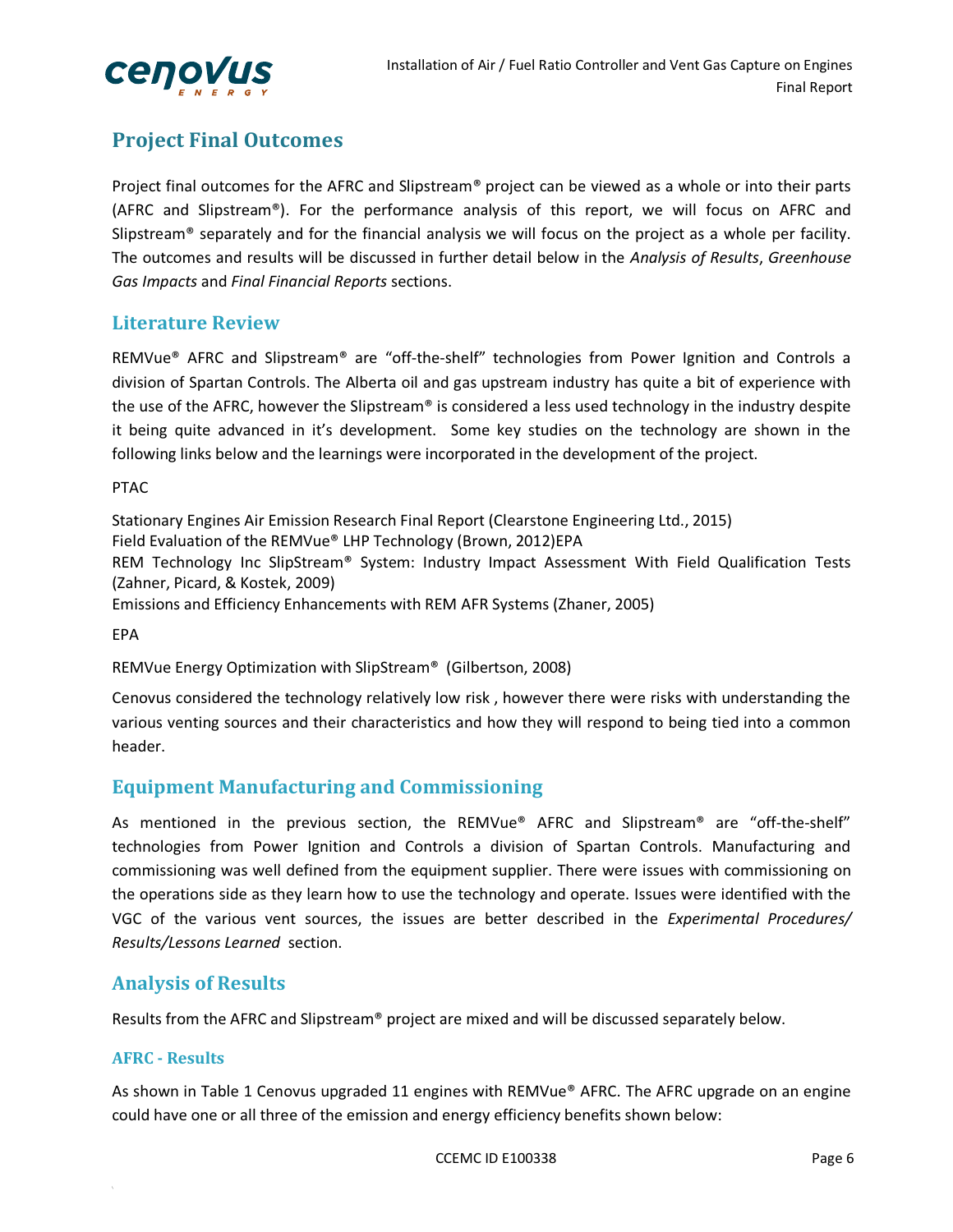

- 1. Potential fuel efficiency with the AFRC upgrade.
- 2. Allows for Slipstream®, using captured vented gas as fuel.
- 3. Potential NOX and CO reduction not reviewed in this report.

Depending on the engine chosen to upgrade there are different things to consider when installing an AFRC. The main consideration for the above benefits depends on where the engine is normally tuned and operated (i.e. whether the engine is a rich burn or lean burn engine). Figure 2 shows how engine tuning and the amount of excess air can effect engine fuel efficiency or emissions. A rich burn engine is considered in the stoichiometric zone or to the left of the stoichiometric zone and a lean burn is considered to the right of the stoichiometric zone.



Figure 2: Air / Fuel Ratio and Emissions / Fuel Efficiency (Courtesy of Power Ignition and Controls a division of Spartan Controls, 2014)

If the engine is a rich burn, the REMVue® AFRC addition allows for a rich to lean burn conversion which has energy efficiency benefits. Doing a rich to lean burn conversion showed nine to 24 percent efficiency gains where the AFRC on lean burn engines show zero percent as the efficiency gain. This is not unexpected since AFRC installations on lean burn engines were originally estimated at about two percent. The cost of the AFRC installation was justified by the installation of the Slipstream® system. The AFRC is needed to allow the Slipstream® system to operate. Theoretically efficiency gains of one to two percent could be expected over time with the engine being constantly tuned with an AFR control vs. manual tuning but it is difficult to show in a one day audit or a snap shot in time. As an example of longer term results, at Verger A, despite the lean burn engine operating very poorly, the engine improvements and modifications showed an improved efficiency by four percent from the audit.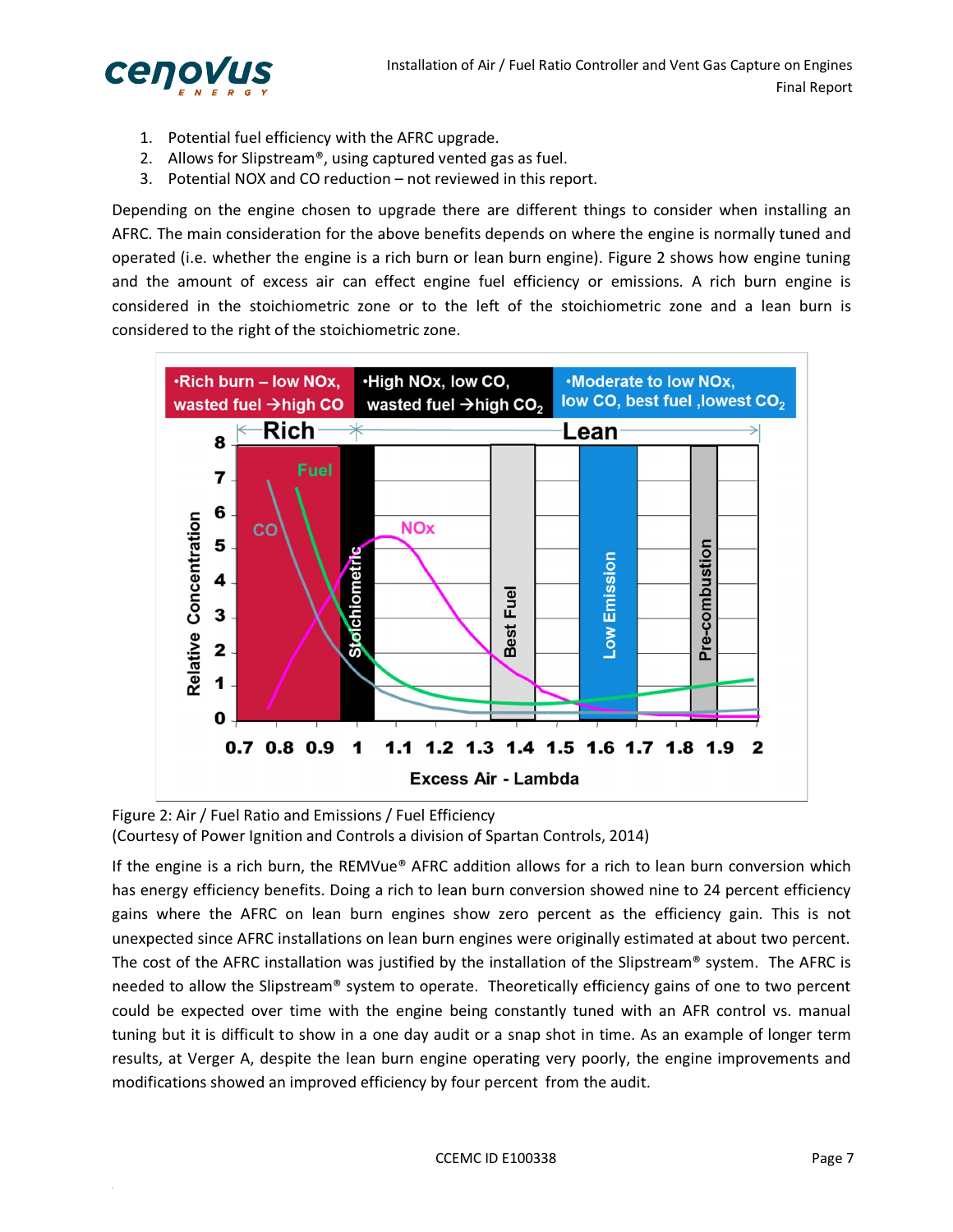

Conversely, when rich burn engines are converted and tuned to lean burn operation, they easily show efficiency gains as shown in Table 2. Note that the results below are commissioning audit results. The continuous metered verified offset results are shown in the Greenhouse Gas Impacts section.

Table 2: Initial REMVue® AFRC Performance Results

|                      | Original Estimate     |           |               |            | Actual <sup>1</sup> |               |
|----------------------|-----------------------|-----------|---------------|------------|---------------------|---------------|
|                      |                       |           | <b>GHG</b>    |            |                     | <b>GHG</b>    |
|                      | %                     | Fuel      | Savings       | %          | Fuel                | Savings       |
|                      | Efficiency            | Savings / | <b>Tonnes</b> | Efficiency | Savings /           | <b>Tonnes</b> |
| <b>Facility Name</b> | Gain                  | day mcfd  | CO2E/Year     | Gain       | day mcfd $1$        | $CO2E/Year^1$ |
| Facility 8 K102      | 2.0%                  | 3.5       | 67.6          | <b>NA</b>  | 0.0                 | 0.0           |
| Facility 9 K103      | 2.0%                  | 2.9       | 57.7          | NA.        | 0.0                 | 0.0           |
| Facility 11 K101     | $6.5\%$ <sup>2</sup>  | 14.6      | 285.3         | 4.0%       | 26.7                | 632.3         |
| Facility 13 K101     | 6.5%                  | 11.4      | 224.4         | 10.3%      | 30.3                | 698.8         |
| Facility 14 K101     | 6.5%                  | 8.6       | 169.4         | 8.9%       | 51.0                | 1152.7        |
| Facility 16 K201     | 6.5%                  | 10.2      | 200.9         | 23.5%      | 28.1                | 677.0         |
| Facility 17 K501     | $2.0\%$ <sup>3</sup>  | 3.1       | 61.7          | 13.5%      | 5.3                 | 137.1         |
| Facility 18 3 K1     | 6.5%                  | 5.8       | 113.4         | 24.0%      | 41.3                | 949.0         |
| Facility 26 K101     | $15.0\%$ <sup>4</sup> | 26.3      | 545.8         | 14.8%      | 22.9                | 505.4         |
| Facility 27 K710     | 2.0%                  | 3.2       | 62.2          | NA.        | 0.0                 | 0.0           |
| Facility 28 K105     | 2.0%                  | 1.8       | 35.3          | <b>NA</b>  | 0.0                 | 0.0           |
| <b>Total</b>         |                       | 91.4      | 1,824         |            | 205.4               | 4,752         |

1  $\frac{1}{2}$  Savings are based on commissioning and or audit results. Verified offset volumes are shown in the Greenhouse Gas Impacts section.<br>2. Isitial ortimate is bigh, the angine was actually a loop by a parine by two or

<sup>2</sup> Initial estimate is high, the engine was actually a lean burn engine but was originally thought to be a rich burn.<br><sup>3</sup> Initial estimate is low, the engine was actually a rich burn engine but was originally thought to b

New site which had an updated higher expected efficiency gain for the economics. GHG and fuel savings higher than estimate because we used a preaudit to better estimate the AFRC benefits.

#### **VGC** and Slipstream® - Results

For Slipstream®, the vent gas recovery results are lower than expected. Packing vent rates are variable by nature given packing installation procedure, condition and how they degrade over time. The results to date indicate packing vent rates are consistently lower than what was expected in the initial economics (a leak rate of 0.59 scfm/throw). The results show we are getting, on average, 0.29 scfm/throw. Units that have greater than 0.59 scfm/throw have additional vent sources attached to the system. Results are shown in Table 3. Note that the results below are average daily results (assuming no upsets and 8760 hr operation). The continuous metered verified offset results are shown in the Greenhouse Gas Impacts section.

| Table 3: REMVue® Slipstream® Performance Results to Date |  |  |  |
|----------------------------------------------------------|--|--|--|
|----------------------------------------------------------|--|--|--|

|                      |                | <b>GHG Savings</b> | # of            | Slipstream <sup>®</sup> Vent |
|----------------------|----------------|--------------------|-----------------|------------------------------|
|                      | Fuel Savings / | <b>Tonnes</b>      | Compressor      | Rate / Throw                 |
| <b>Facility Name</b> | day mcfd $1$   | $CO2E/Year^1$      | Throws          | scfm/throw                   |
| Facility 1           | 10.8           | 1,368.2            | 12 <sup>2</sup> | 0.62                         |
| Facility 2           | 0.6            | 77.5               | 4               | 0.10                         |
| Facility 3           | 0.3            | 35.3               | 4               | 0.05                         |
| Facility 4           | 0.6            | 77.5               | 4               | 0.10                         |
| Facility 5           | 0.3            | 41.2               | 12              | 0.02                         |
| Facility 6           | 3.7            | 466.3              | 16              | 0.16                         |
| Facility 7           | 5.7            | 721.8              | 6               | 0.66                         |
| Facility 8           | 1.2            | 156.6              | 6               | 0.14                         |
| Facility 9           | 1.1            | 136.6              | $\overline{2}$  | 0.38                         |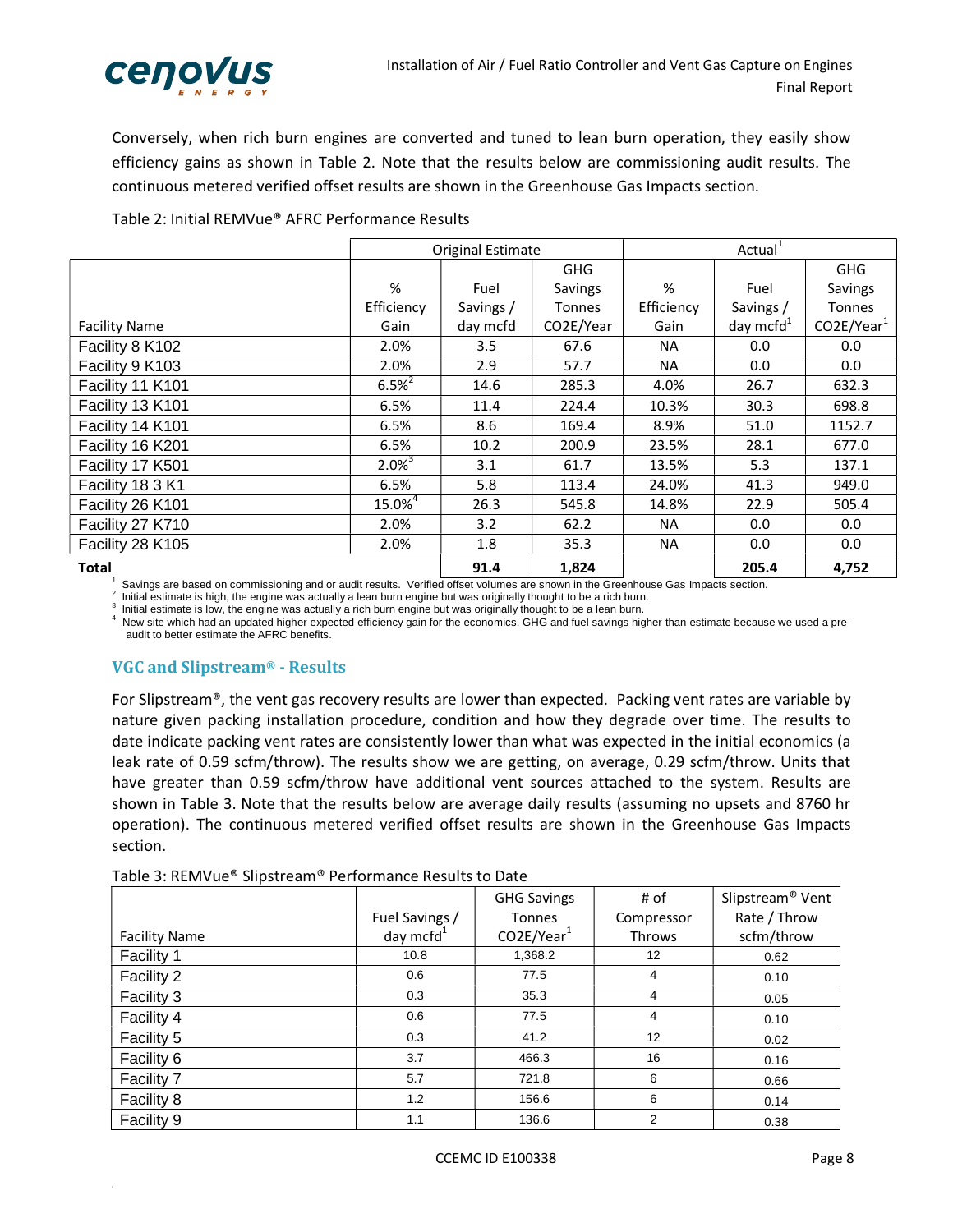

|                                                                                                                                                   |                                | <b>GHG Savings</b>             | # of                        | Slipstream <sup>®</sup> Vent |
|---------------------------------------------------------------------------------------------------------------------------------------------------|--------------------------------|--------------------------------|-----------------------------|------------------------------|
| <b>Facility Name</b>                                                                                                                              | Fuel Savings /<br>day mcfd $1$ | <b>Tonnes</b><br>$CO2E/Year^1$ | Compressor<br><b>Throws</b> | Rate / Throw<br>scfm/throw   |
| Facility 10                                                                                                                                       | 2.3                            | 357.9                          | 20                          | 0.08                         |
| Facility 11                                                                                                                                       | 1.9                            | 263.7                          | 6                           | 0.22                         |
| Facility 12                                                                                                                                       | 1.4                            | 186.0                          | 4                           | 0.24                         |
| Facility 13                                                                                                                                       | 2.5                            | 270.8                          | 4                           | 0.44                         |
| Facility 14                                                                                                                                       | 1.2                            | 215.5                          | 4                           | 0.20                         |
| Facility 15                                                                                                                                       | 0.8                            | 101.3                          | 8                           | 0.07                         |
| Facility 16                                                                                                                                       | 2.6                            | 435.6                          | 6                           | 0.30                         |
| Facility 17                                                                                                                                       | 1.4                            | 150.7                          | $\overline{4}$              | 0.24                         |
| Facility 18                                                                                                                                       | 4.0                            | 580.4                          | 12                          | 0.23                         |
| Facility 19                                                                                                                                       | 13.3                           | 1,428.0                        | 12                          | 0.77                         |
| Facility 20                                                                                                                                       | 5.1                            | 841.9                          | 16                          | 0.22                         |
| Facility 21                                                                                                                                       | 5.6                            | 720.2                          | 16                          | 0.24                         |
| Facility 22                                                                                                                                       | 2.6                            | 269.6                          | 6                           | 0.30                         |
| Facility 23                                                                                                                                       | 15.6                           | 1,679.0                        | 16                          | 0.68                         |
| Facility 24                                                                                                                                       | 6.8                            | 722.9                          | 8                           | 0.59                         |
| Facility 25                                                                                                                                       | 3.2                            | 448.5                          | 18                          | 0.12                         |
| Facility 26                                                                                                                                       | 0.0                            | 30.6                           | 4                           | 0.00                         |
| Facility 27                                                                                                                                       | 3.4                            | 430.9                          | 8                           | 0.30                         |
| Facility 28                                                                                                                                       | 3.5                            | 503.6                          | 8                           | 0.30                         |
| <b>Total</b><br>Savings are based on commissioning and or audit results. Verified offset volumes are shown in the Greenhouse Gas Impacts section. | 101.4                          | 12,718                         | 246                         | 0.29                         |

It is believed that some of the vented gas is leaking into the crankcase and expect that the recoverable venting rates will increase with a new packing replacement/modification. Unfortunately it is not economic to shutdown units to replace packings given the small amounts of gas recovered from this work. New packings will have to be replaced upon failure of the current packings. Upon upgrade it is expected that initial rates will be low then increase over time as the packings degrade over time. It is important the packings have a pressure ring so vented gas does not just blow by into the compressor crankcase vs into the packing and into the Slipstream®.

It should be noted that packing vent gas is a mixture of oil and gas. Cenovus has taken steps try to knock out some of the oil but at some sites higher than normal oil deposits has been noted on the turbo compressor blades. Currently there has not been a significant amount of oil which would cause us to shut in a Slipstream®, however this is being monitored and evaluated should it become more significant. Other vent sources do not have this concern, it should be something to be considered for any new installations.

Cenovus spent a considerable amount of time investigating the low vent rates and looking for ways to optimize. It appears as though low pressure venting is more affected than previously expected by unexpected and dynamically varying back pressure from various control devices and tubing internal diameters.This is discussed more in the sections below.

#### **Experimental Procedures / Results / Lessons Learned**

Collecting vents has proven to be challenging and Cenovus looked for ways to improve vent collection. Problems usually arose in the following three categories: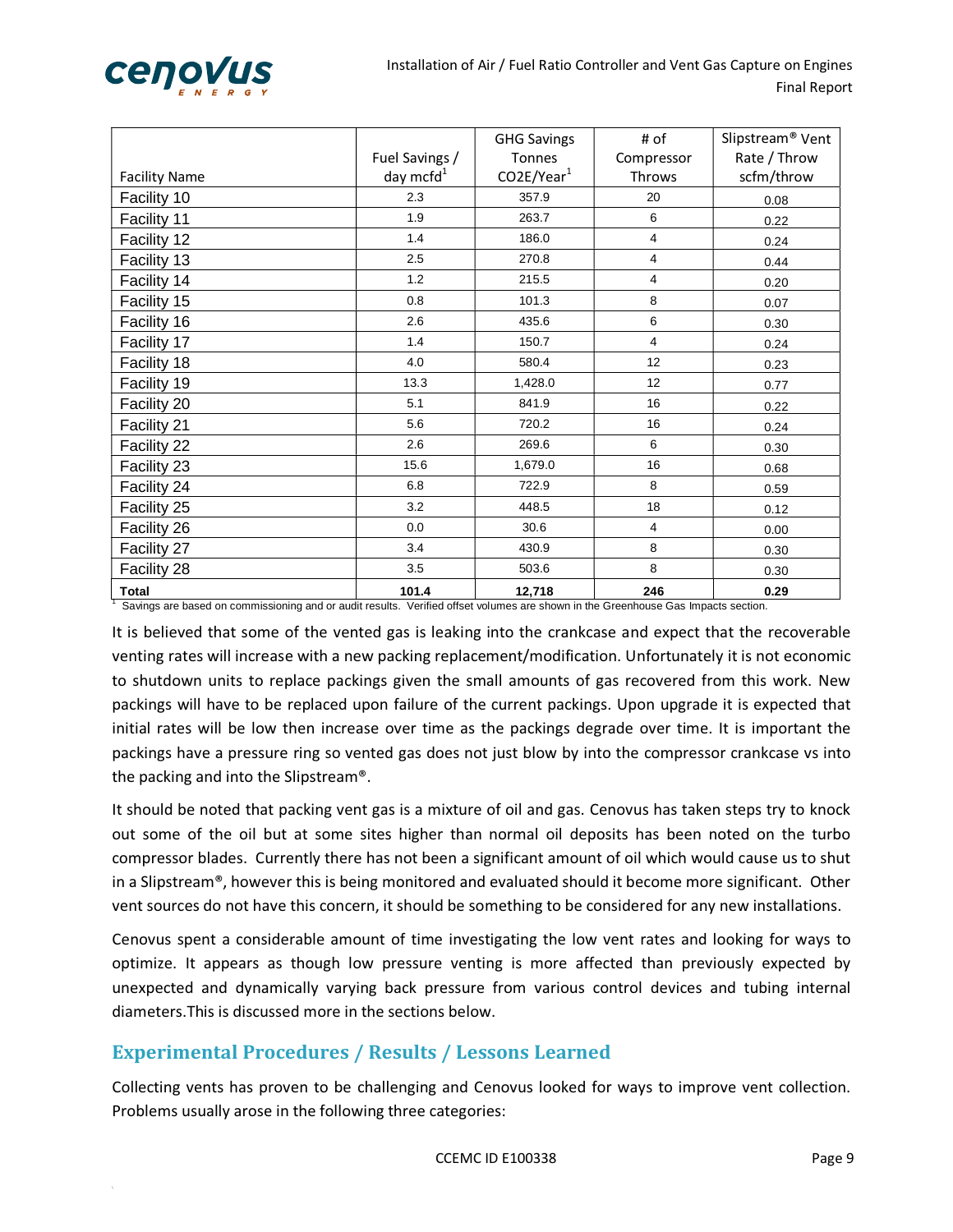

- 1. Vent source equipment is not operating as designed.
- 2. Very low operating pressure of a piping and variable control gathering system reduces the vent rate for vents previously going to atmosphere.
- 3. Vent rate published emission factors are higher than actual.

As Cenovus tried to better understand the venting source issues were improved where economic during prescheduled shutdowns or regular maintenance. The sections below talk in more detail about the individual vent sources and considerations for optimization.

#### *Compressor Packings*

The design of compressor packings and the location of vent ports vary considerably for each compressor manufacturer and model. In addition, prior to the Slipstream® project if a compressor was venting gas out of the packing vent or the crank case vent, the gas volume was considered too small and difficult to recover. In sweet service applications, it doesn't matter if the packing vented out of the packing vent or the compressor crankcase, usually only being monitored in a failure condition.

Now that we want to collect the gas out of the packing vent, vent tubing design has become more important. What we found with this project is that, in some cases, a slight back pressure on the packing vent tends to decrease vent rates or force the vent gas into the crankcase. Venting natural gas into the crankcase is not considered a best practice and should be avoided.

If a packing does not hold any pressure it may have the ability to depressurize the entire VGC system into the distance piece or to the crankcase. At one site, one compromised compressor throw out of several actually reduced gas from going into the air intake. As the project progressed we started testing each packing's ability to hold pressure, making modifications if necessary. This increased modification costs.

Through a test method Cenovus and the vendor have developed, we tested each packing tied into VGC individually and found that a many of them leak into the crankcase and require replacement or some modification. Cenovus has replaced some of the packings where we have had the ability to do so. Unfortunately doing this work cannot be justified on its own merit and will be managed with existing maintenance. It is important that when connected to a Slipstream® packings have a pressure ring so vented gas does not just blow by into the compressor crankcase vs into the packing and into the Slipstream®. Cenovus is trying to upgrade packings on Slipstream® units as we replace packings in already scheduled downtime going forward.

#### *Instrumentation Vents*

Instrumentation vents have been a continuous source of vented emissions for Slipstream® when sites had instrument gas available versus instrument air. Vent rates to date have not been what was expected, so flow rates to the Slipstream® have been lower than the anticipated published rates. Cenovus recently had a fugitive emission study done at four sites looking at instrument vent gas. The fugitive emission study compared individual metered instrumentation vent rates to Slipstream® metered rates. The Slipstream® rates were found to be consistently lower than the sum of the individual vent sources. This would imply a back pressure or restriction in the instrument vent header and/or the VGC piping and controls.

CCEMC ID E100338 Page 10 Cenovus investigated this further to determine if the back pressure is causing instrumentation to vent less or if we are losing the gas elsewhere. The fugitive emission study seems to indicate that the gas is not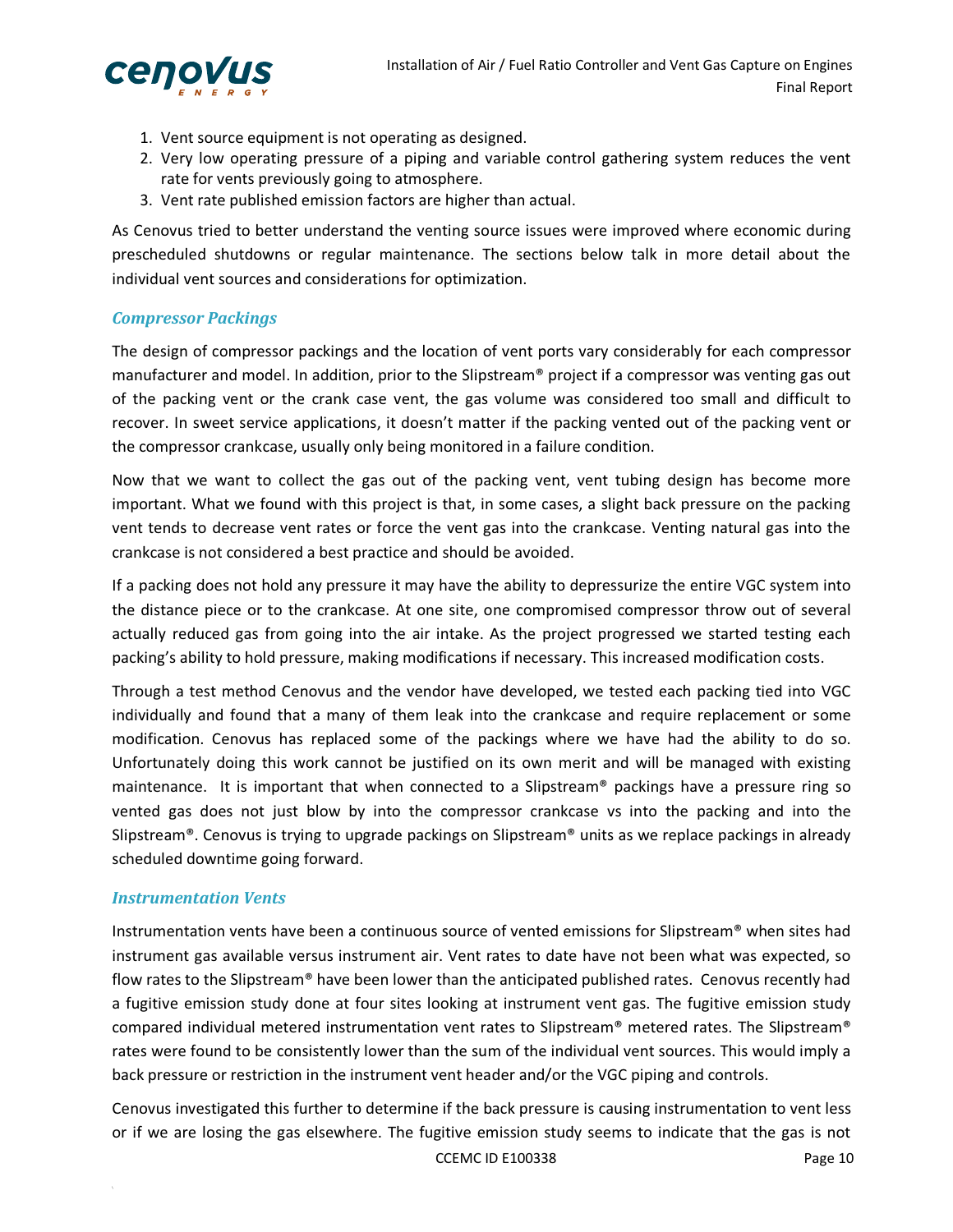

being lost elsewhere, however the metering type does have an effect. Passive continuous metering versus instantaneous 'vacuum' metering (high flow sampler) is showing consistently different results with passive continuous metering showing lower flow rates that match with the Slipstream® meter. It could be that the back pressure is causing the instrumentation to vent less by choking at the instrument, or the vacuum is causing the instrument to vent more. A recent bench test that was done on some instrumentation to determine the effects of back pressure verified that venting was reduced but not significantly. From the bench test there were some instruments that are "bad actors" and do not hold pressure very well, venting through cracks in the casing. Cenovus will continue to monitor the integrity of the instrument vent system with its fugitive emission audits. Regardless of the results, the published vent rates seem to be conservative. These may be fine for emissions reporting and facility design but have the opposite effect for emissions reduction opportunities and GHG crediting.

#### *Dehydrator Flash Gas*

Tied-in flash gas is a significant source of fuel for the Slipstream<sup>®</sup> system that often is sent to the flare or vented. Cenovus has some Slipstream® sites that use dehydrator flash gas as a vent source, testing was done to see if reducing flash tank pressure has an increase in vent rates. Testing has shown that reducing flash gas pressures is not resulting in significant volumes of additional gas. Ninety‐five percent of the gas is being recovered in the initial flash from high pressure to 350 kPag (50 psig). Dropping flash tank pressure below 50 psig does not increase vent rates significantly, that said it is recommended to have the flash tank pressure as low as acceptable from a VGC perspective.

#### **Discussion**

Results for this project have been mixed. AFRC rich to lean conversions have been better than expected but really are a function of how the engine was tuned in the base case. The more rich the engine was tuned (usually for best power and reliability) the greater the results from the audit. The benefits are considered real because the audited tuning point is the normal operating point. Having a base condition of an engine tuned at stoichiometric would result in lower savings from moving to a lean condition, this is expected and shown in Figure 2. Overall AFR results were positive and showed better than expected energy efficiency gains. AFRC on lean burn engines have not resulted in notable efficiency gains, however do offer more certainty in engine tuning vs carbureted engines.

VGC and Slipstream® results were also mixed. The Slipstream® system showed great results with respect to how it handled vents coming into the engine. No notable decrease in engine operation, maintenance or reliability were noted (with proper maintenance and operation). The issue was with respect to the vent rates, vent quality (ie. consistent rate and or composition) and bringing the vents to the Slipstream®. Vent rates were variable at each site. It has been shown in this project that estimating vent flow rates is difficult using emission factors or "snap shot" vent rate samples. It's important to estimate vent rates with some back pressure to better understand the venting characteristics and rates. Maximizing the recovery of vented gases in the future will require monitoring from operations and ensuring Slipstream® sources are properly maintained. Current optimization efforts show that whatever optimization is done (if the system is sealed and holds pressure) it shouldn't increase vent rates significantly.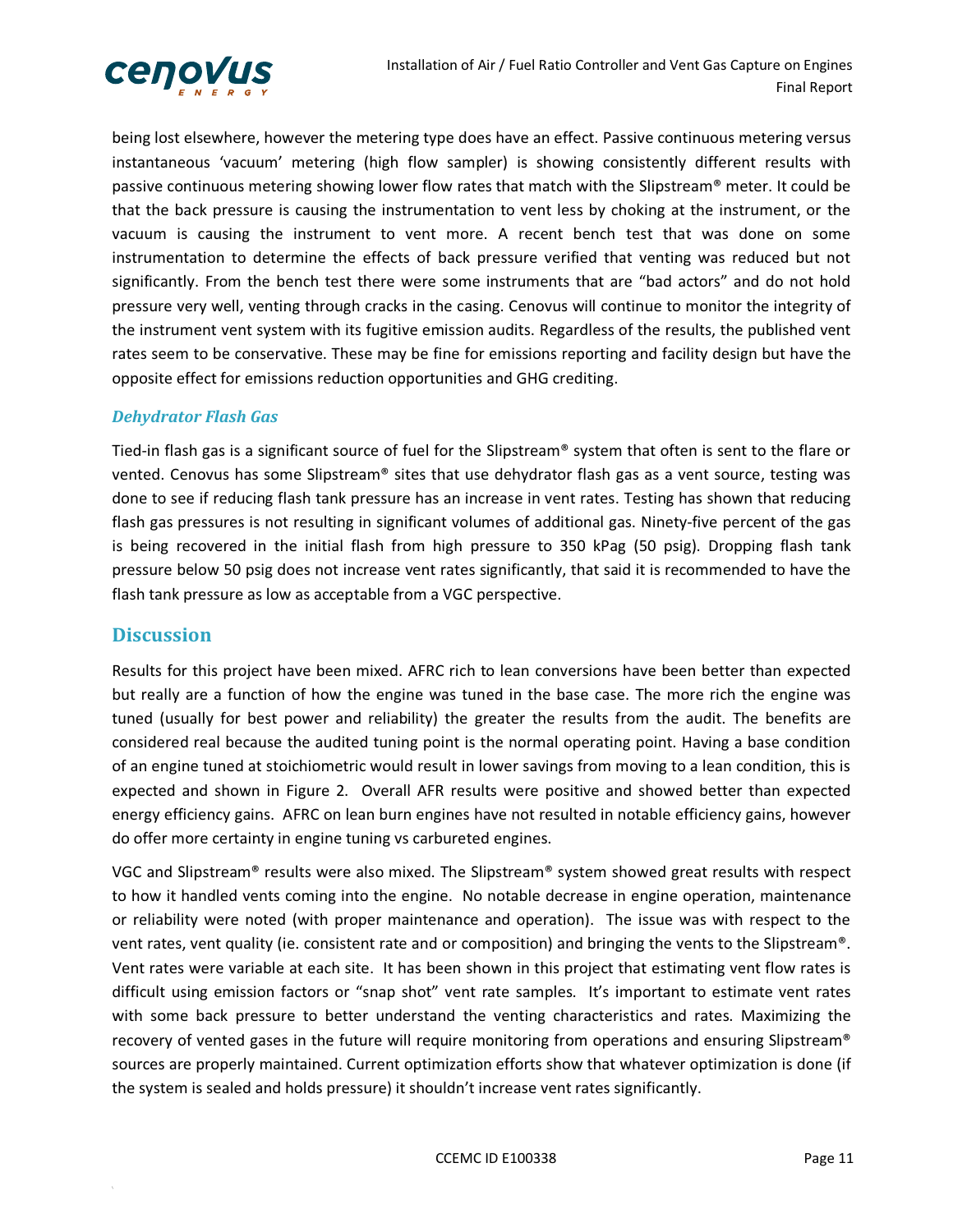

As mentioned above there weren't any significant issues with an engine using a Slipstream®, the issues were with respect to vent rates and bringing the vents to the Slipstream®.

## **Scientific Achievements**

As mentioned in the previous section, the REMVue® AFRC and Slipstream® are "off the shelf" technologies from Power Ignition and Controls a division of Spartan Controls. There was nothing to patent or publish, however project results and learnings were shared with the public. The following conferences were used to help communicate the project successes and learnings:

PTAC – Emissions Management, Energy Efficiency and CO2 Credits Forum – November 20, 2013 Calgary ‐ Alberta – REMVue® Slipstream® Vent Sources and Optimization

AEEA – Alberta Energy Efficiency Alliance Conference – January 29, 2014 Calgary, Alberta ‐ Cenovus Energy Inc. EE Case Study REMVue® AFR Slipstream® Air/Fuel Ratio Control and Vent Capture Project

CIPEC – Energy Summit – May 14, 2014 Niagara Falls, Ontario – Cenovus Energy Inc. EE Case Study REMVue® AFR Slipstream® Air/Fuel Ratio Control and Vent Capture Project

CPANS – CPANS Annual Conference – May 22, 2014 Edmonton Alberta ‐ Cenovus Energy Inc. EE Case Study REMVue® AFR Slipstream® Air/Fuel Ratio Control and Vent Capture Project

## **Greenhouse Gas Impacts**

The expected GHG impacts of this project vary and are expected to increase with time as packing seals degrade over time. Cenovus was successful in getting verified offset credits for these projects in 2011‐ 2012 and is in the process of verifying 2013 and 2014. Table 4 below shows the 2011‐2012 verified offset credits and their estimated reduction moving forward (please note the disclaimer with the forward looking CO2e annual savings).

| <b>Facility Name</b> | 2011 <sup>1</sup> | 2012 <sup>1</sup> | $2013^2$       | Anticipated Future Annual Savings <sup>3</sup> |
|----------------------|-------------------|-------------------|----------------|------------------------------------------------|
|                      | Tonnes CO2E/yr    | Tonnes CO2E/yr    | Tonnes CO2E/yr | Tonnes CO2E/yr                                 |
| Facility 1           | 0                 | O                 | 433            | 1,368                                          |
| Facility 2           | 0                 | 0                 | 0              | 77                                             |
| Facility 3           | 0                 | 0                 | 18             | 35                                             |
| Facility 4           | 0                 | 0                 | $\Omega$       | 77                                             |
| Facility 5           | 0                 | 0                 | 84             | 41                                             |
| Facility 6           | 7                 | 67                | 296            | 466                                            |
| Facility 7           | 0                 | 0                 | 480            | 722                                            |
| Facility 8           | 0                 | 0                 | 86             | 157                                            |
| Facility 9           | 0                 | 0                 | 27             | 137                                            |
| Facility 10          | 0                 | 0                 | 141            | 358                                            |
| Facility 11          | 0                 | 98                | 606            | 896                                            |
| Facility 12          | 0                 | 27                | 129            | 186                                            |
| Facility 13          | 83                | 45                | 959            | 970                                            |
| Facility 14          | 137               | 1,191             | 2,053          | 1,368                                          |
| Facility 15          | 0                 | 23                | 101            | 101                                            |
| Facility 16          | 0                 | 842               | 1,138          | 1,113                                          |

Table 4: REMVue® AFR and Slipstream® Offset Credits and Anticipated Future reductions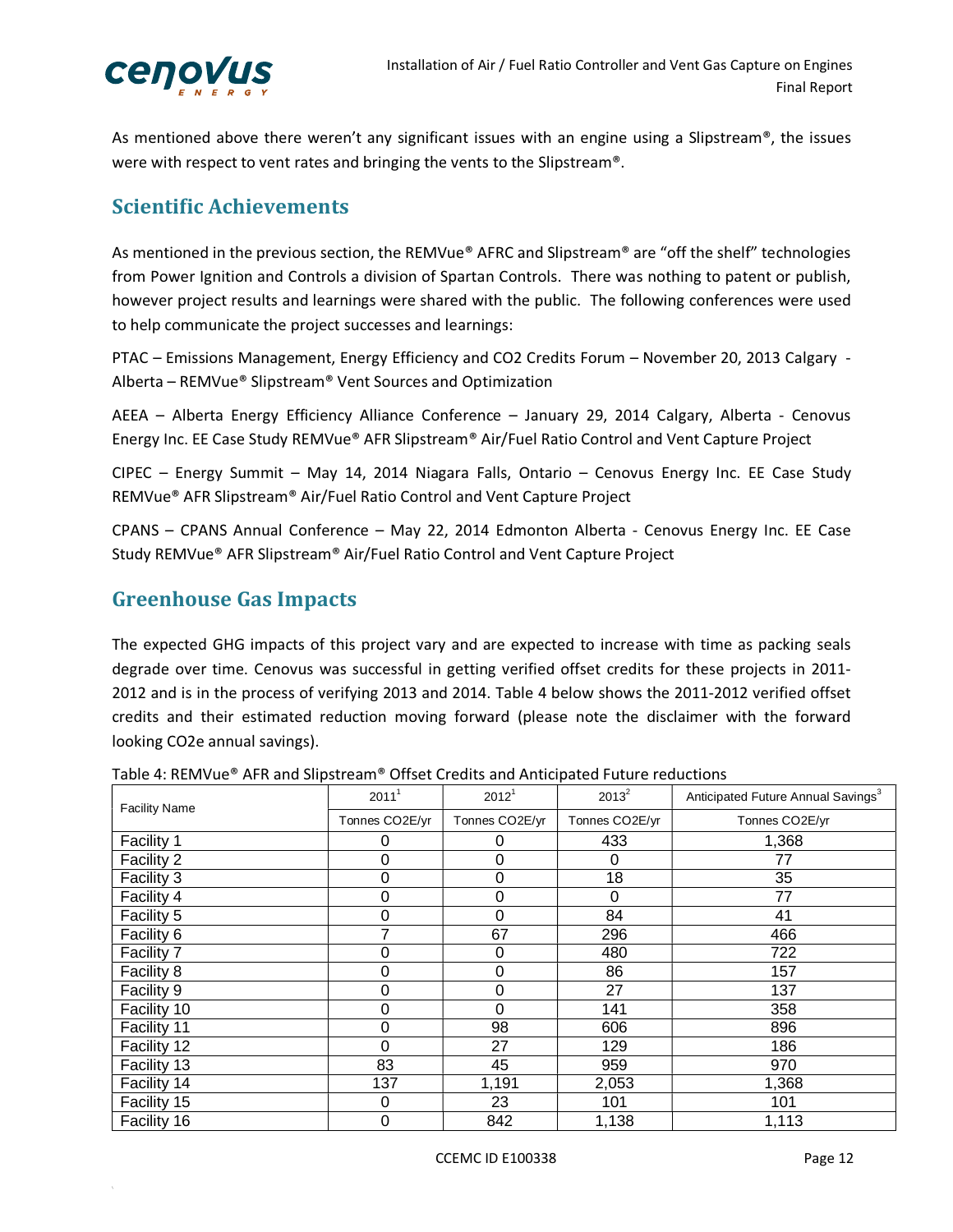

| <b>Facility Name</b> | 2011 <sup>1</sup> | 2012 <sup>1</sup> | $2013^2$       | Anticipated Future Annual Savings <sup>3</sup> |
|----------------------|-------------------|-------------------|----------------|------------------------------------------------|
|                      | Tonnes CO2E/yr    | Tonnes CO2E/yr    | Tonnes CO2E/yr | Tonnes CO2E/yr                                 |
| Facility 17          | 18                | 266               | 236            | 288                                            |
| Facility 18          | 0                 | 1,189             | 1,129          | 1,529                                          |
| Facility 19          | 0                 | 0                 | 517            | 1,428                                          |
| Facility 20          | 0                 | 565               | 874            | 842                                            |
| Facility 21          | 0                 | 290               | 597            | 720                                            |
| Facility 22          | 0                 | 0                 | 48             | 270                                            |
| Facility 23          | 0                 | 774               | 1,495          | 1,679                                          |
| Facility 24          | 8                 | 268               | 751            | 723                                            |
| Facility 25          | 449               | 327               | 312            | 449                                            |
| Facility 26          | 0                 | 0                 | 8              | 536                                            |
| Facility 27          | 0                 | 0                 | 227            | 431                                            |
| Facility 28          | 0                 | 28                | 425            | 504                                            |
| <b>Total</b>         | 704               | 5,999             | 13,169         | 17,470                                         |

1 Actual verified offsets.

Based on actual data that has not been verified vet.

 This report contains forward-looking information prepared solely for the purposes of providing information about technology used by Cenovus Energy Inc. and is not intended to be relied upon for the purpose of making investment decisions, including without limitation, to purchase, hold or sell any securities of Cenovus Energy Inc. The information provided in this report about technology used by Cenovus Energy Inc. are estimates only and future vent rates or run times may vary. Readers are cautioned not to place undue reliance on forward-looking information as our actual results may differ materially from those expressed or implied. Additional information regarding Cenovus Energy Inc. is available at cenovus.com.

Table 4 shows varying GHG offsets throughout the year. The main explanation for the yearly variation is the project commission date or operators not turning the unit back on after an upset (whether for technical reasons or just a failure to turn the unit back on). The GHG reductions are estimated to be 17,470/yr going forward assuming the units and system is run 365 days of the year and process conditions stay constant. Over 10 years this is a reduction of 174,700 tonnes for the life of the project. The results are a combination of AFRC and Slipstream® GHG reductions. The AFRC reductions can be considered to be fairly constant, however the Slipstream® reductions are a result of vent rates which can vary greatly and rely on proper maintenance to ensure system integrity (VGC system hold pressure, no system leaks). Future reductions once verified will be registered with the Alberta Emission Offset Registry. Registering the credits has been a learning experience for Cenovus and the administrative and record keeping burden should be considered prior to applying for carbon offsets. With the offset credits obtained using the Alberta Offset Protocol system, the economics of this project was improved.

#### **Overall Conclusions**

The Cenovus installation of AFRC, VGC and Slipstream® on engines project had mixed results. The AFRC results were better than anticipated and by using a site specific audit can be estimated with fairly good certainty for what the energy efficiency and GHG benefits will become. The richer the base case situation the greater the potential savings and GHG reductions.

The Slipstream® portion of the project had other challenges. The Slipstream® system performed better than expected with minimal operational issues. Issues with respect to engine operation or reliability were more of an issue with adjusting set points or having operations get comfortable with the technology. The challenge with the Slipstream® was regarding the size and quality of the vent sources and how to economically capture them. Different vent sources have different characteristics and they responded differently to back pressure. If someone is considering a AFRC and Slipstream® on engines project one should consider all of the following: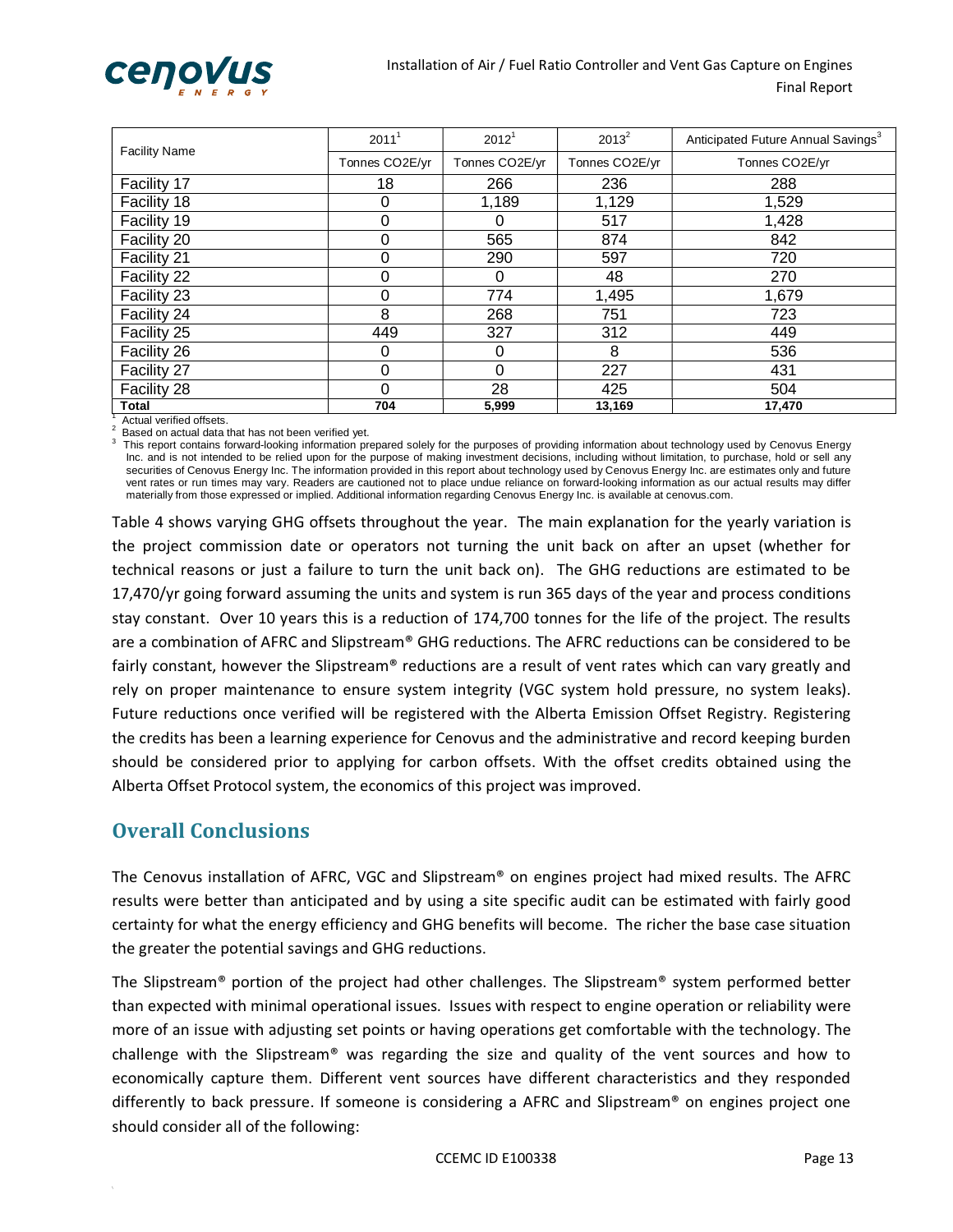

- 1. If the engine chosen for AFRC is a rich burn engine, there are energy efficiency gains to be made in the rich to lean conversion.
- 2. If the engine chosen for AFRC is a lean burn engine, there are zero to minimal efficiency gains to be made.
- 3. The Slipstream® should be able to manage the incoming gas automatically with no changes to how an operator manages regular operation of the engine. However it does take time for operations to learn the system and get comfortable with the technology.
- 4. It is challenging to economically capture vents to bring into the Slipstream®. Ideal projects have vent sources near the Slipstream® or have an economic means to transport the vent to the Slipstream®.
- 5. Vent quality, rate and characteristics are unique to each facility and source and time should be taken to better understand them to get better confidence on expected project results.
- 6. Engine and compressor upgrades can add up costs significantly. It is important to consider those costs when considering the project economics.
- 7. Offset credits greatly benefit the project economics and can be achieved however it comes with greater administrative burden and record keeping.

The Slipstream® technology was shown to be "as advertised" with the issues around the cost of capturing and delivering the vents to the Slipstream® as well as a better understanding of the vent quality and characteristics.

## **Next Steps**

The next steps for the AFRC, VGC and Slipstream® on engines project is to investigate other potential vent sources which can be taken into the Slipstream® ie. dehy still vent gas. Now that the Slipstream® technology is in place, it makes tying in other vent sources more economical.

Regarding the AFRC installed, Cenovus is looking at ways to incorporate this technology in maintaining future compliance for NOX emissions with respect to engine tuning. AFRC from rich to lean conversions is one of the only technologies which reduces NOX emissions while at the same time showing some energy efficiency benefits.

## **Technology** / **Process** / **Innovation**

As mentioned in the previous section, the REMVue® AFRC and Slipstream® are "off the shelf" technologies from Power Ignition and Controls a division of Spartan Controls. Process improvements did not revolve around the technology as much as it revolved around improving methods to capture vents, best practices and econonmic carbon offset realization.

#### **Commercialization**

As mentioned in the previous section, the REMVue® AFRC and Slipstream® are "off the shelf" technologies from Power Ignition and Controls a division of Spartan Controls. The product is already comercialized and marketted.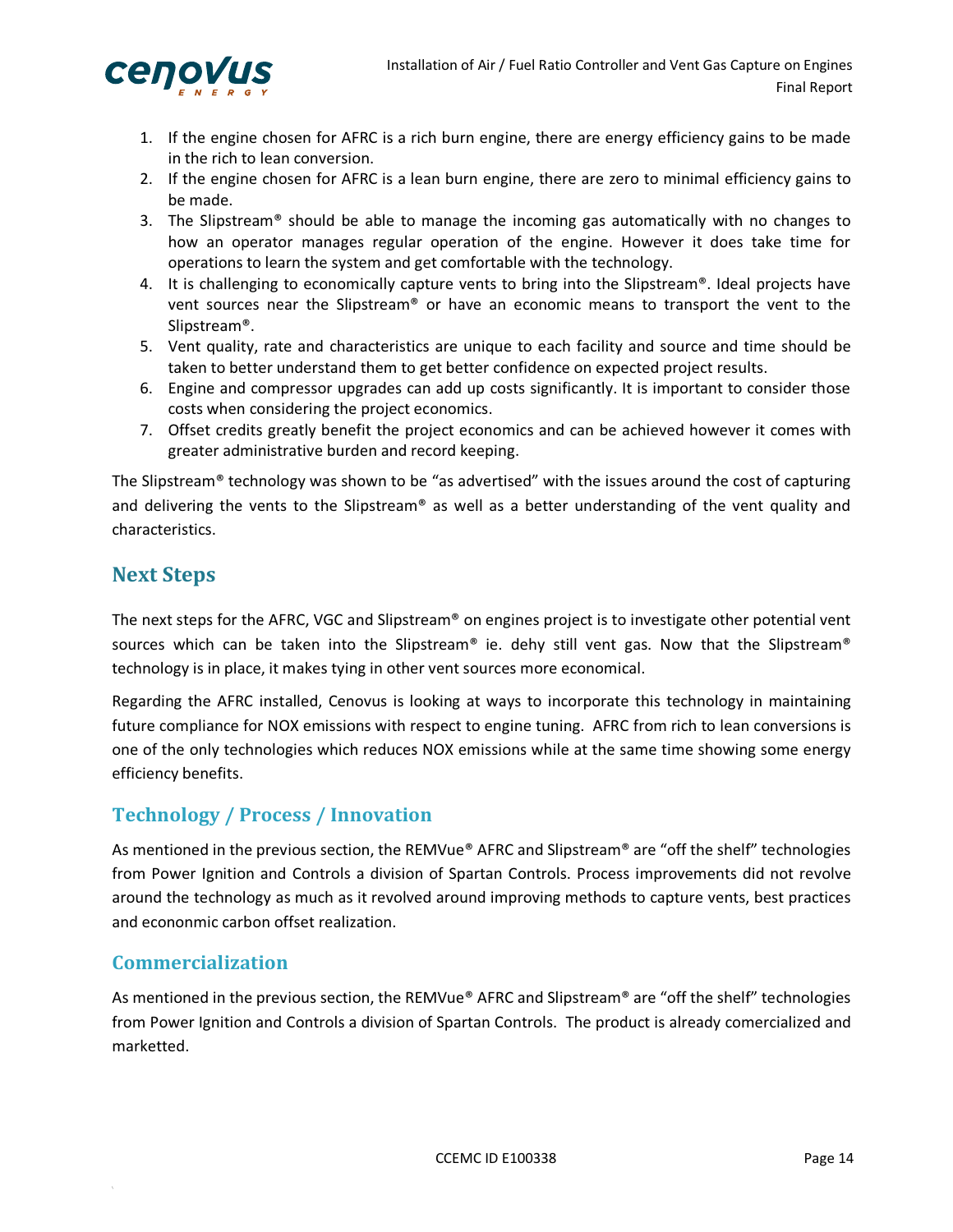

## **Communications Plan**

As mentioned in the previous section, the REMVue® AFRC and Slipstream® are "off the shelf" technologies from Power Ignition and Controls – a division of Spartan Controls. Cenovus has been communicating the project results and best practices to industry where applicable. Best practices and offset credit learnings are being shared with industry and suppliers to better improve the product and optimize technology performance and costs.

## **Final Financial Report**

The costs for the AFRC, VGC and Slipstream® on engines project were significant and GHG reductions were not as high as initially anticipated. Table 5 shows the capital cost and \$/tonnes CO2E reduced.

| Project Cost                | \$7,710,426 |
|-----------------------------|-------------|
| <b>CCEMC</b>                | \$2,676,715 |
| 1 year tonnes saved         | 17,470      |
| 5 yrs tonnes saved          | 87,351      |
| 10 yrs tonnes save          | 174,703     |
| \$/tonne CO2E without CCEMC | \$44.13     |
| \$/tonneCO2E with CCEMC     | \$28.81     |
|                             |             |

Table 5: Total Investment and Expected GHG Reductions

Table 5 shows the economics of the entire project from initial engineering to construction, commissioning and offset realization. The cost of \$44.13/tonne (without CCEMC support) is significant, however as the project went on, it is foreseeable to see a new project be less than \$15/tonne depending on site conditions and venting opportunity. Costs for installation dropped with time as upfront engineering costs decreased the amount of engineering costs in the ladder projects. The initial cost to engineering and piloting the first Cenovus Slipstream® was approximately four times the cost of some of the ladder installations. The greatest cost efficiency would be realized by installing this equipment at the development stage of the project instead of going into existing facilities and retrofitting. Having a high quality large vent source would greatly change the cost per tonne as well. Cenovus's experience was that the Slipstream® technology could handle larger vent sources, it was just that the sources we had were not as significant as expected. Significant costs were associated to fine tuning the system and attaining offset credits. As installations were advancing the learnings from previous projects were applied to the new projects and costs improved with time.

When reviewing the costs depending on the project, costs can vary significantly. In general projects can fall in four categories.

- 1. Slipstream/VGC only (chosen unit has an existing AFRC)
- 2. Slipstream/VGC and engine/controller upgrades (chosen unit has an existing AFRC)
- 3. REMVue AFRC and Slipstream/VGC
- 4. REMVue AFRC and Slipstream/VGC and engine/controller upgrades

Prices for the VGC and engine/controller upgrades varied however on average you could consider each component equal, for example a project type of 1 is 1/3 the price of a project type of four and a project type of two could be the same price as a project type of three. Income from the fuel savings and GHG

CCEMC ID E100338 Page 15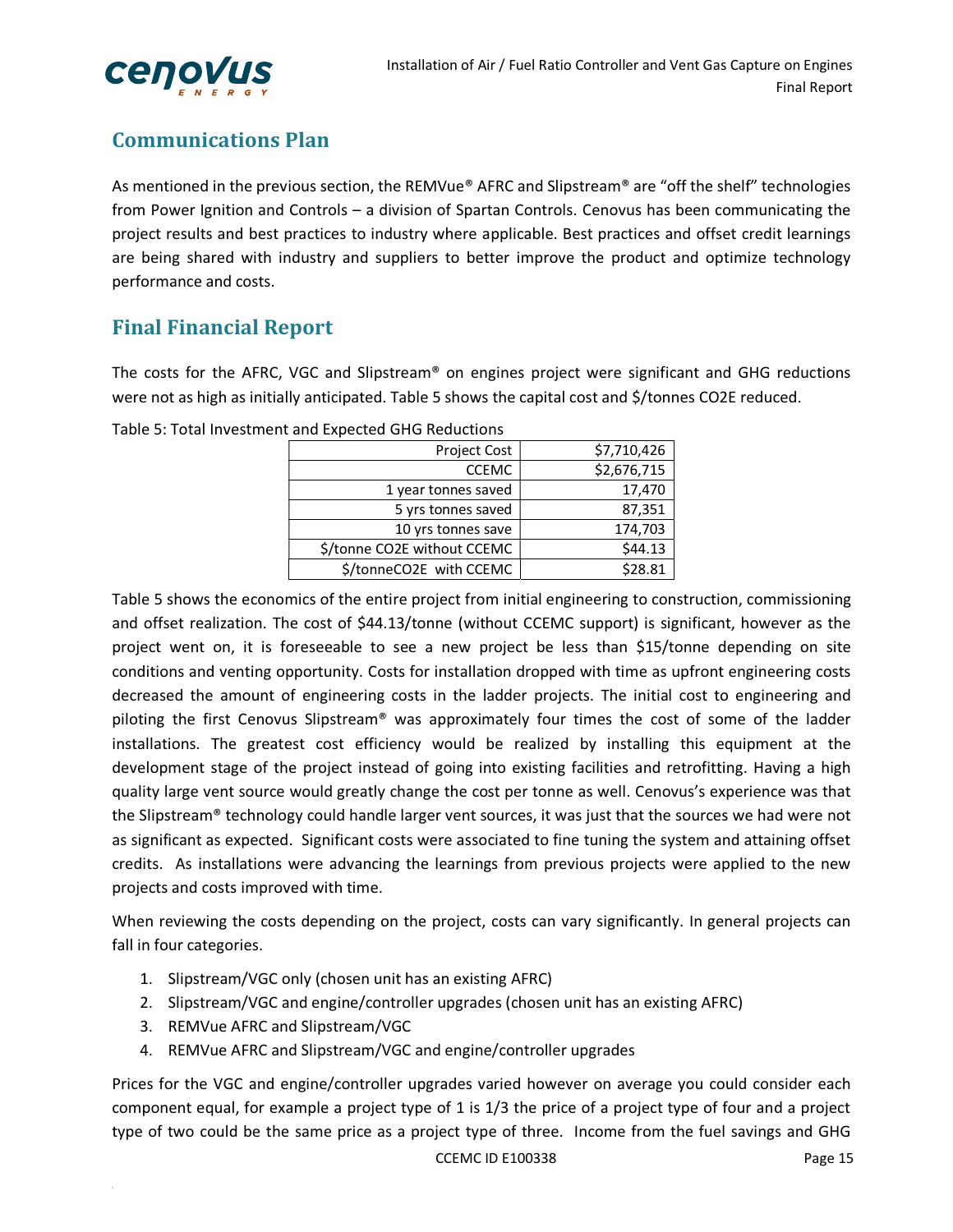

offsets are not shown in this analysis, however one could take the analysis above and do economic calculations based on assumed fuel and offset prices.